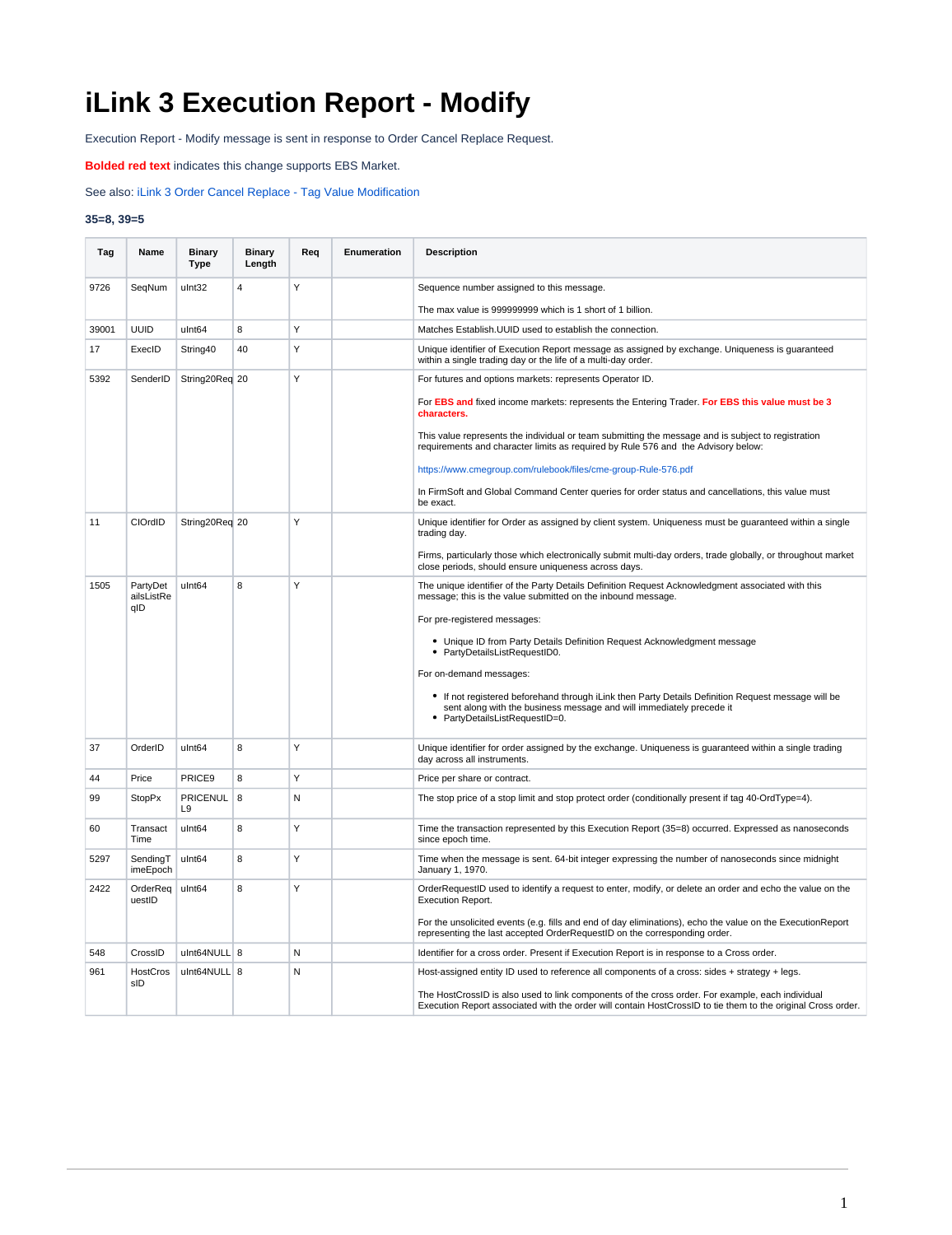| 9537 | Location          | String5Req 5                |                | Υ |                                                                                                                                                                           | ISO identifier of the physical location of the individual or team head trader identified by the tag 5392<br>(SenderID) in the message.                                                                                       |
|------|-------------------|-----------------------------|----------------|---|---------------------------------------------------------------------------------------------------------------------------------------------------------------------------|------------------------------------------------------------------------------------------------------------------------------------------------------------------------------------------------------------------------------|
|      |                   |                             |                |   |                                                                                                                                                                           | The first two bytes as per ISO 3166-1, identify the country (e.g., $JP = Japan$ , $CN = China$ ).                                                                                                                            |
|      |                   |                             |                |   |                                                                                                                                                                           | The next three bytes indicate a comma-delimited state or province code (e.g., $CA = California$ , $QC =$<br>Quebec).                                                                                                         |
|      |                   |                             |                |   |                                                                                                                                                                           | For valid values, refer to ftp.cmegroup.com/fix/coo.                                                                                                                                                                         |
|      |                   |                             |                |   |                                                                                                                                                                           | Market Regulation requires only the submission of the two first characters of tag 9537-Location for<br>all countries with the exception of Canada. For Canada, the 5 bytes including the province code<br>must be submitted. |
|      |                   |                             |                |   |                                                                                                                                                                           | Note: this field is optional for EBS Market and eFIX Matching Service instruments.                                                                                                                                           |
| 48   | SecurityID Int32  |                             | 4              | Υ |                                                                                                                                                                           | Security ID as defined in the market data Security Definition message.                                                                                                                                                       |
| 38   | OrderQty          | ulnt32                      | 4              | Υ |                                                                                                                                                                           | Number of shares or contracts ordered.                                                                                                                                                                                       |
| 14   | CumQty            | ulnt32                      | 4              | Υ |                                                                                                                                                                           | Total quantity filled.                                                                                                                                                                                                       |
|      |                   |                             |                |   |                                                                                                                                                                           | This tag gets reset back to 0 with cancel, elimination, and non-IFM modification.                                                                                                                                            |
| 151  | LeavesQty uInt32  |                             | $\overline{4}$ | Y |                                                                                                                                                                           | Quantity open for further execution.                                                                                                                                                                                         |
|      |                   |                             |                |   |                                                                                                                                                                           | Only present for outrights and spreads, not spread legs.                                                                                                                                                                     |
| 110  | MinQty            | ulnt32NULL 4                |                | N |                                                                                                                                                                           | Minimum quantity of an order for immediate execution.                                                                                                                                                                        |
|      |                   |                             |                |   |                                                                                                                                                                           | The value of MinQty must be between 1 and the value in tag 38-OrderQty.                                                                                                                                                      |
|      |                   |                             |                |   |                                                                                                                                                                           | If set to 0 or default null value then it means that minimum quantity is $n$ .                                                                                                                                               |
|      |                   |                             |                |   |                                                                                                                                                                           |                                                                                                                                                                                                                              |
|      |                   |                             |                | N |                                                                                                                                                                           | If the quantity present in tag 110 cannot be immediately executed, the entire order is eliminated.                                                                                                                           |
| 1138 |                   | DisplayQty uInt32NULL 4     |                |   |                                                                                                                                                                           | The quantity to be displayed. Required for display quantity orders.                                                                                                                                                          |
|      |                   |                             |                |   |                                                                                                                                                                           | Note: on orders, this value specifies the qty to be displayed; on Execution Reports this value indicates the<br>currently displayed quantity.                                                                                |
| 432  |                   | ExpireDate LocalMktD<br>ate | $\overline{2}$ | Υ |                                                                                                                                                                           | Date of order expiration (last day the order can trade), always expressed in terms of the local market date.                                                                                                                 |
|      |                   |                             |                |   |                                                                                                                                                                           | Sent in number of days since Unix epoch.                                                                                                                                                                                     |
| 5904 | DelayDur<br>ation | ulnt16NULL 2                |                | N |                                                                                                                                                                           | Not currently being used.                                                                                                                                                                                                    |
| 39   | OrdStatus         | ModifyStat<br>us            | $\mathbf 0$    | Υ | • OrdStatus                                                                                                                                                               | Identifies current status of order.                                                                                                                                                                                          |
|      |                   |                             |                |   | $= 5$<br>(Replaced)                                                                                                                                                       | Constant value.                                                                                                                                                                                                              |
|      |                   |                             |                |   |                                                                                                                                                                           |                                                                                                                                                                                                                              |
| 150  | ExecType          | ExecType<br>Modify          | 0              | Υ | ٠<br>ExecType=                                                                                                                                                            | Describes the specific Execution Report (e.g. Cancel Replace).                                                                                                                                                               |
|      |                   |                             |                |   | 5<br>(Replaced)                                                                                                                                                           | Constant value.                                                                                                                                                                                                              |
|      |                   |                             |                |   |                                                                                                                                                                           |                                                                                                                                                                                                                              |
| 40   | OrdType           | OderType                    | $\mathbf{1}$   | Υ | • OrdType=1<br>(Market<br>order with<br>protection)<br>• OrdType=2<br>(Limit<br>order)<br>• OrdType=4<br>(Stop limit<br>order)<br>• OrdType=<br>K (Market<br>limit order) | Order type.                                                                                                                                                                                                                  |
| 54   | Side              | SideReq                     | $\mathbf{1}$   | Υ | $\bullet$ Side=1<br>(Buy)<br>Side=2<br>(Sell)                                                                                                                             | Side of order.                                                                                                                                                                                                               |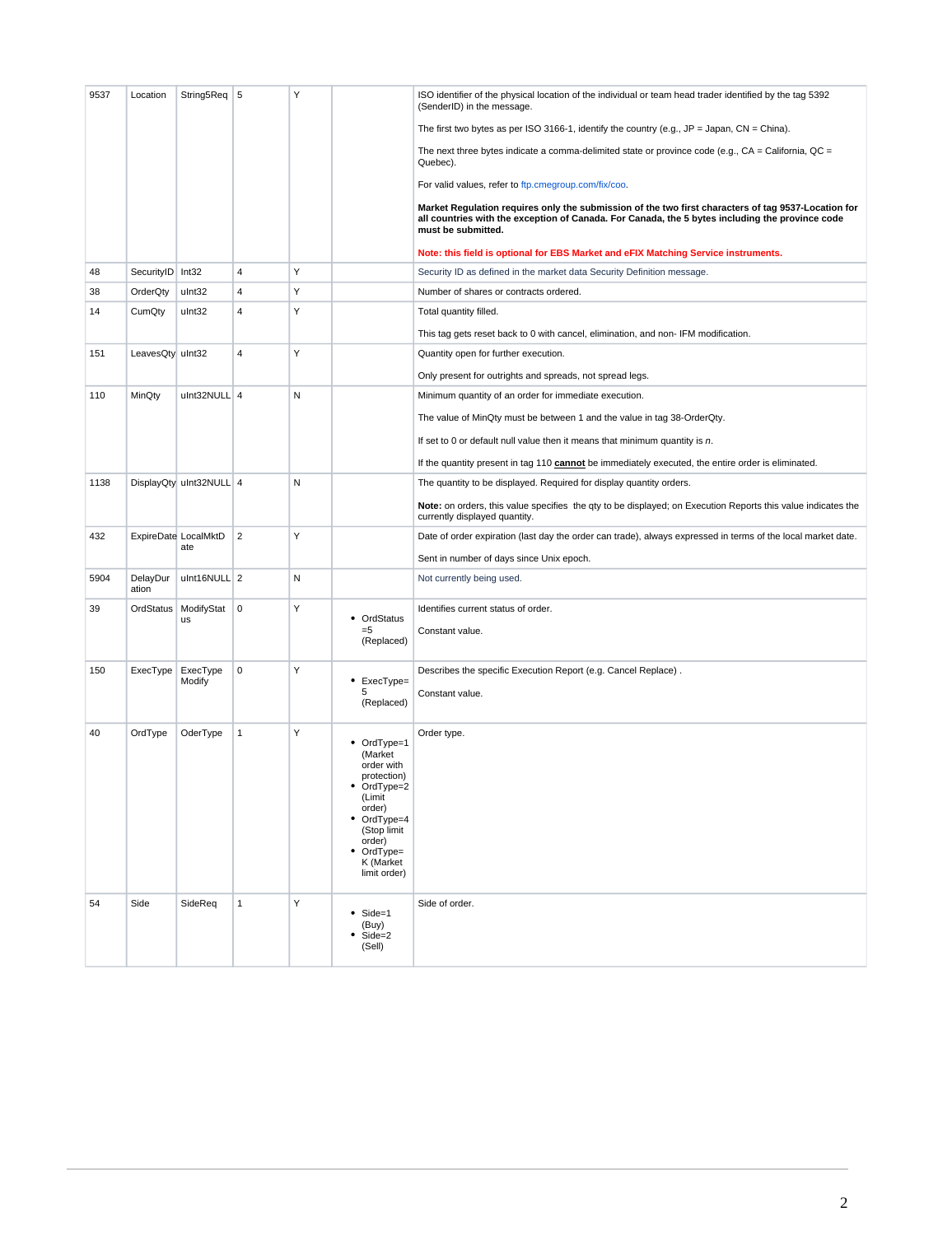| 59   | TimeInFo<br>rce              | TimeInForce 1         |              | Υ | TimeInFor<br>ce=0 (Day)<br>TimeInFor<br>$ce = 1$<br>(GTC)<br>TimeInFor<br>$ce = 3$<br>(FAK)<br>TimeInFor<br>$ce = 4$<br>(FOK)<br>TimeInFor<br>$ce = 6$<br>(GTD)<br><b>TimeInFor</b><br>$ce = 99$<br>(GFS) | Specifies how long the order remains in effect<br>FOK is supported only for BrokerTec/EBS<br><b>GFS is supported only for EBS</b>                                                                                                                                                                                                                                                                                                                                                                                                                                                                                                                                                                                                                                                                                                                                                                                                                                                                                                                            |
|------|------------------------------|-----------------------|--------------|---|-----------------------------------------------------------------------------------------------------------------------------------------------------------------------------------------------------------|--------------------------------------------------------------------------------------------------------------------------------------------------------------------------------------------------------------------------------------------------------------------------------------------------------------------------------------------------------------------------------------------------------------------------------------------------------------------------------------------------------------------------------------------------------------------------------------------------------------------------------------------------------------------------------------------------------------------------------------------------------------------------------------------------------------------------------------------------------------------------------------------------------------------------------------------------------------------------------------------------------------------------------------------------------------|
| 1028 | ManualOr<br>derIndicat<br>or | ManualOrd 1<br>IndReq |              | Υ | • 0=Automat<br>ed<br>1=Manual                                                                                                                                                                             | Indicates if order was sent manually.<br>'0' indicates the message was generated by automated trading logic.<br>iLink messages containing a value other than '0' or '1' in this tag will be rejected.<br>This tag is subject to Rule 536.B.2 Electronic Audit Trail Requirements for Electronic Order Routing/Front-<br>End Systems.<br>https://www.cmegroup.com/rulebook/files/cme-group-Rule-536-B-Tag1028.pdf                                                                                                                                                                                                                                                                                                                                                                                                                                                                                                                                                                                                                                             |
| 9765 | PossRetr<br>ansFlag          | BooleanFlag 1         |              | Υ | $\bullet$ 0=False<br>$• 1 = True$                                                                                                                                                                         | Flags message as possible retransmission or duplicate<br>Indicates if message is an original transmission or duplicate in response to Retransmission Request or<br>possible duplicate<br>Used when original messages are interleaved with Retransmission responses<br>Possible duplicate means the same message may have been sent again with different sequence number                                                                                                                                                                                                                                                                                                                                                                                                                                                                                                                                                                                                                                                                                      |
| 9553 | SplitMsg                     | SplitMsg              | $\mathbf{1}$ | N | $\bullet$ 0=Split<br>Msg<br>Delayed<br>$• 1 = Out of$<br>Order Msg<br>Delayed<br>2=Complet<br>e Msg<br>Delayed                                                                                            | Indicates if a message was delayed as a result of:<br>• being split among multiple packets (0)<br>• TCP re-transmission (1)<br>• due to a previously submitted split or out of order message (2).<br>If absent, the message was not delayed and was neither split nor received out of order.                                                                                                                                                                                                                                                                                                                                                                                                                                                                                                                                                                                                                                                                                                                                                                 |
| 549  |                              | CrossType uInt8NULL   | $\mathbf{1}$ | N | • CrossType<br>$=3$                                                                                                                                                                                       | Type of Cross submitted to the market (if in response to a cross order).                                                                                                                                                                                                                                                                                                                                                                                                                                                                                                                                                                                                                                                                                                                                                                                                                                                                                                                                                                                     |
| 18   | ExecInst                     | ExecInst              | $\mathbf{1}$ | N | Bit 0=AON<br>Bit 1=Ony<br><b>Best</b><br>Bit 2=Not<br>Held                                                                                                                                                | Instructions for order handling for fixed income markets.<br>Only Best may be applied to resting and aggressing orders and:<br>• Prevents submission of an order if the order's price is not equal to or better than the best price on<br>the book.<br>• Cancels an order from the book if a new order with a better price enters the queue.<br>This order condition permits the order to be alone at the best price level or join other orders at the<br>best price level.<br>Not Held (applies only to US Repo) eliminates quantity remaining from an FaKi order (tag 59=3) and<br>ensures it will it not be included in a work-up session; however, the order can still trigger a work-up<br>session.<br>AONs will have a separate book with a separate ISIN. The AON orders that cannot trade immediately can<br>rest in the AON book. They can only trade with AON orders on the other side of the AON book that have<br>the SAME PRICE and SAME QUANTITY.<br>Applicable only for BrokerTec Markets; should not be used for future and options markets. |
| 5906 | Execution<br>Mode            | ExecMode              | $\mathbf{1}$ | N | • A=Aggress<br>ive<br>• P=Passive                                                                                                                                                                         | Instruction for whether the order should rest on the book upon entry or match as an aggressor.<br>A Passive Order will rest in the market without executing unless matched with an Aggressive Order on the<br>other side.<br>An Aggressive Order will match against any other order on the opposite side.<br>Applicable for US & EU Repos.                                                                                                                                                                                                                                                                                                                                                                                                                                                                                                                                                                                                                                                                                                                   |
| 9373 | LiquidityF<br>lag            | BooleanN<br>ULL       | $\mathbf{1}$ | N | $\bullet$ 0=False<br>$1 = True$<br>٠                                                                                                                                                                      | Indicates if an order was submitted for market making obligation as required for MIFID.<br>Applicable only for EU BrokerTec and EBS MiFID.                                                                                                                                                                                                                                                                                                                                                                                                                                                                                                                                                                                                                                                                                                                                                                                                                                                                                                                   |
| 6881 | Managed<br>Order             | BooleanN<br>ULL       | $\mathbf{1}$ | Ν | $\bullet$ 0=False<br>$• 1 = True$                                                                                                                                                                         | Boolean: flags a managed order.<br>Applicable only to Repo fixed income markets.                                                                                                                                                                                                                                                                                                                                                                                                                                                                                                                                                                                                                                                                                                                                                                                                                                                                                                                                                                             |